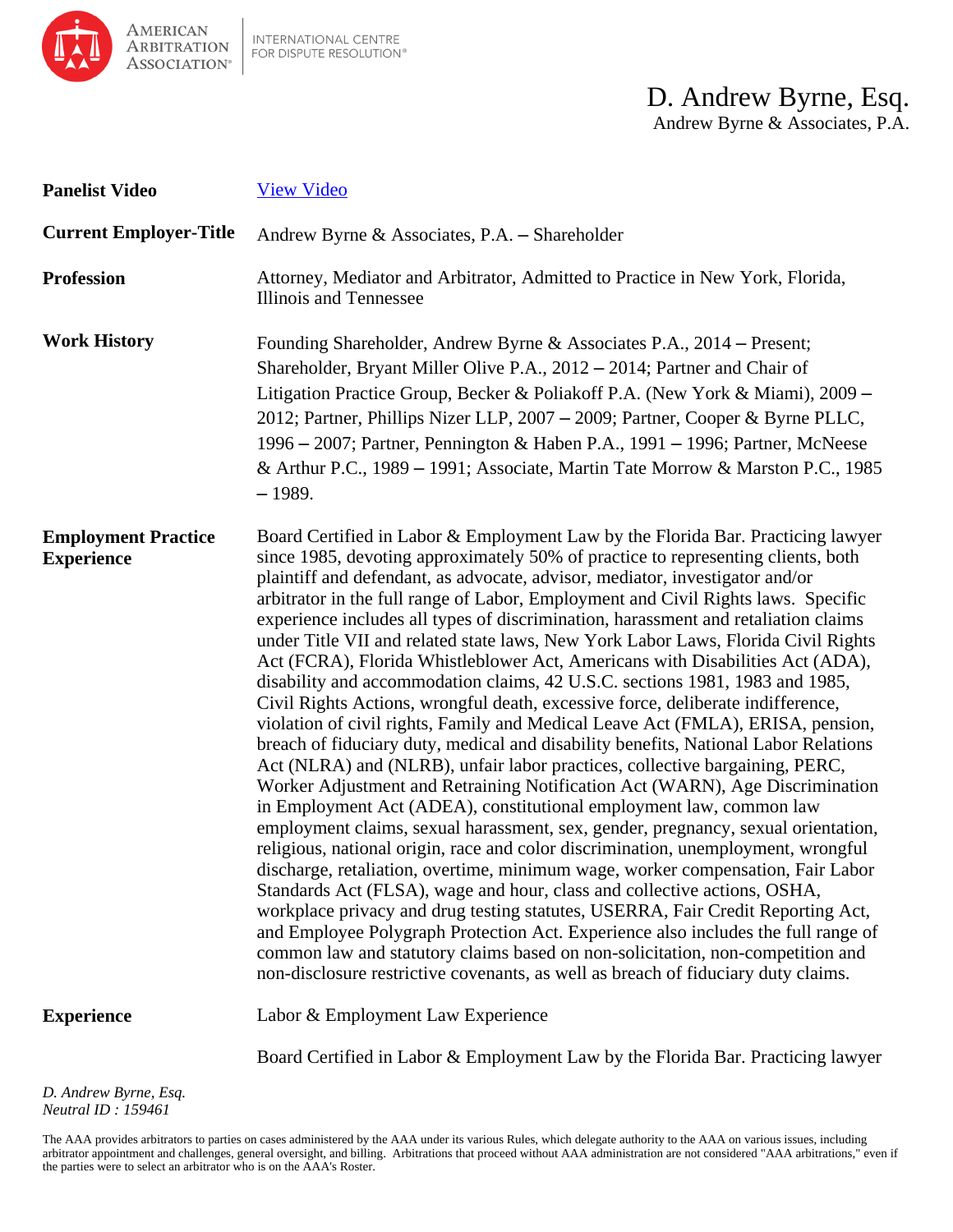since 1985, devoting approximately 50% of practice to representing clients, both plaintiff and defendant, as advocate, advisor, mediator, investigator and/or arbitrator in the full range of Labor, Employment and Civil Rights laws. Specific experience includes all types of discrimination, harassment and retaliation claims under Title VII and related state laws, New York Labor Laws, Florida Civil Rights Act (FCRA), Florida Whistleblower Act, Americans with Disabilities Act (ADA), disability and accommodation claims, 42 U.S.C. sections 1981, 1983 and 1985, Civil Rights Actions, wrongful death, excessive force, deliberate indifference, violation of civil rights, Family and Medical Leave Act (FMLA), ERISA, pension, breach of fiduciary duty, medical and disability benefits, National Labor Relations Act (NLRA) and (NLRB), unfair labor practices, collective bargaining, PERC, Worker Adjustment and Retraining Notification Act (WARN), Age Discrimination in Employment Act (ADEA), constitutional employment law, common law employment claims, sexual harassment, sex, gender, pregnancy, sexual orientation, religious, national origin, race and color discrimination, unemployment, wrongful discharge, retaliation, overtime, minimum wage, worker compensation, Fair Labor Standards Act (FLSA), wage and hour, class and collective actions, OSHA, workplace privacy and drug testing statutes, USERRA, Fair Credit Reporting Act, and Employee Polygraph Protection Act.

Business and Commercial Law Experience

Board Certified as expert in Business Litigation by the Florida Bar. Practicing lawyer since 1985, devoting approximately 50% of practice to representing clients, plaintiff and defendant, as advocate, advisor, mediator, investigator, and/or arbitrator in the full range of commercial and business law disputes. Experience litigating Contract disputes of all types, specific contracts litigated include loan agreements, construction, real estate sales, employment, independent contractor, warranty, consumer product and services, insurance policies, and commission agreements; Experience in Banking law disputes, specific areas litigated include depositor agreements, account disputes, commercial paper, lender liability and bank regulation; Experience litigating Securities Law disputes. Specific areas include 10b-5, Securities Act, suitability, churning and fiduciary breach, securities fraud, account agreements, blue sky laws, and prospectus disclosure. Experience litigating RICO, business fraud, unfair competition and deceptive acts and practices claims of all types, specific areas litigated include RICO, anti-trust, price-fixing, infringement, trademark and trade name, Lanham Act, common law business torts, negligent and fraudulent misrepresentation, and drug patents. Experience litigating Administrative and Regulatory law claims of all types, specific areas include professional licensing and discipline, business permit and licensing, federal, state and local tax disputes, bankruptcy creditor claims, dischargeability, bid protests, administrative regulatory claims, and public records. Experience litigating Probate, Trusts & Estates disputes of all types, specific areas litigated include will contests, undue influence and testamentary capacity.

## **Alternative Dispute Resolution Experience**

Certified by Florida Supreme Court as Circuit Civil Mediator. Mediated extensively since approximately 1999. Cases were concentrated in Labor & Employment disputes, as well as Commercial & Business disputes, including both class and collective actions. Arbitrator since 2007. Currently serving on both

*D. Andrew Byrne, Esq. Neutral ID : 159461*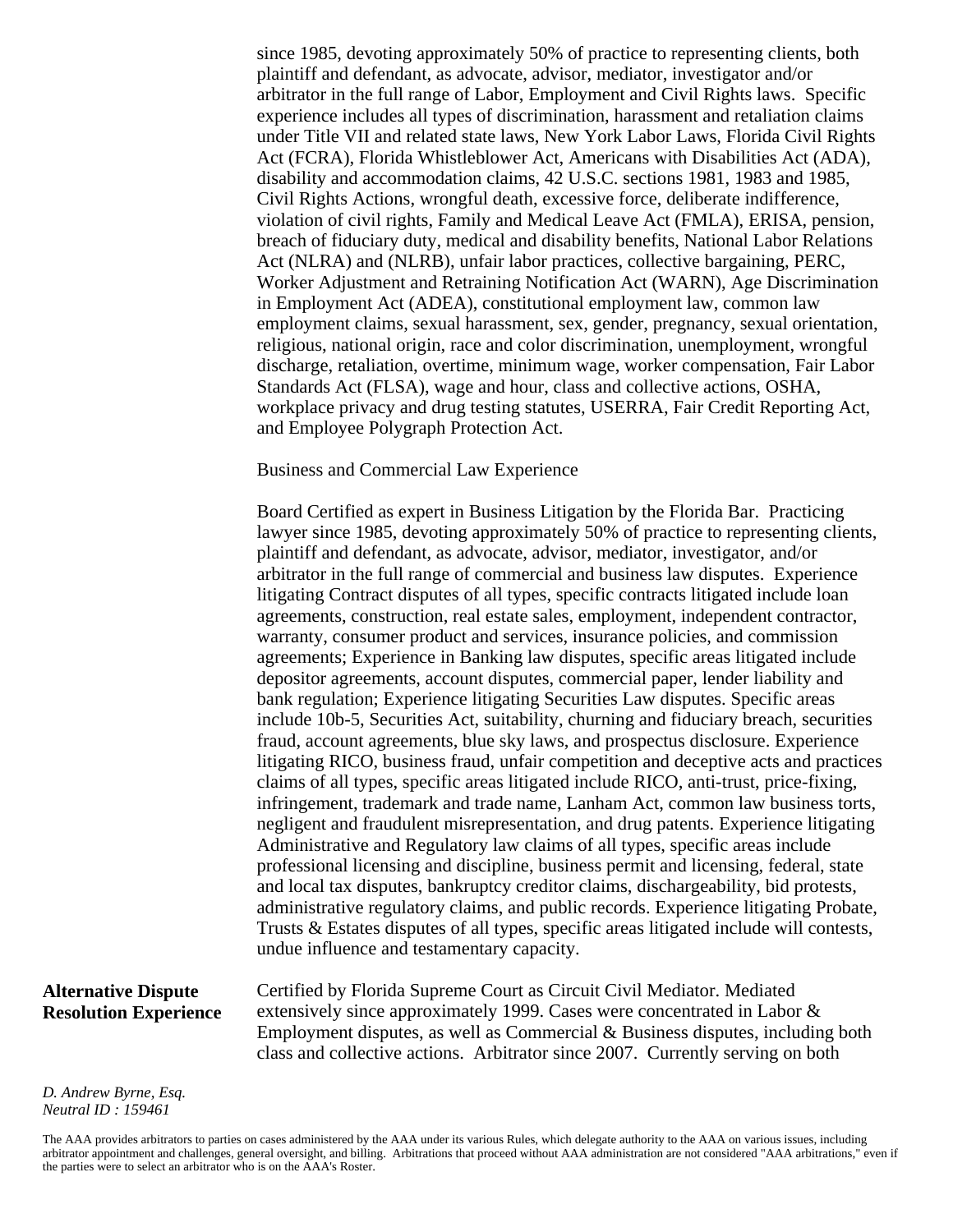|                                                          |                                                                                                                                                                                                                                                                                                                                                                                                                                                                                                                                                                                                                                                                                                                                                                                                                                                                                                                                                                                                                                                   | Employment Disputes and Commercial Disputes panels with AAA.                                       |  |
|----------------------------------------------------------|---------------------------------------------------------------------------------------------------------------------------------------------------------------------------------------------------------------------------------------------------------------------------------------------------------------------------------------------------------------------------------------------------------------------------------------------------------------------------------------------------------------------------------------------------------------------------------------------------------------------------------------------------------------------------------------------------------------------------------------------------------------------------------------------------------------------------------------------------------------------------------------------------------------------------------------------------------------------------------------------------------------------------------------------------|----------------------------------------------------------------------------------------------------|--|
| <b>Alternative Dispute</b><br><b>Resolution Training</b> | ACE21 Impartiality: Do You Know Where Your Biases Are? 2021; AAA - Best<br>Practices for Arbitrators in Expedited/Fast Track Arbitrations, 2021; ACE 20 -<br>Cyber Security: A Shared Responsibility, 2019; AAA ACE 19 Case Finances:<br>What Arbitrators Need to Know, 2019; AAA/ICDR/AAA Mediation.org Panel<br>Conference, 2019; ACE 18 - Arbitrator Performance and Demeanor ~ Meeting<br>Participant Expectations, 2018; AAA Arbitrator's Conducting Legal Research -<br>Good Idea or Bad?, Motion Practice Under AAA Rules - What You Need to<br>Know, 2017; Ethics 101: Arbitrators, Mediators, Attorneys, 2016;<br>AAA/ICDR/Mediation.org Panel Conference, 2016; AAA Ethics 101: Arbitrators,<br>Mediators, Attorneys, 2016; AAA Arbitrating a Difficult Discharge Case, 2015;<br>AAA, Controlling Chaos in Mediation: Navigating the Behavioral Paradigm,<br>2014; AAA Arbitration Awards: Safeguarding, Deciding & Writing Awards<br>(ACE001), 2013; AAA Arbitration Fundamentals and Best Practices for New AAA<br>Arbitrators, 2012. |                                                                                                    |  |
| <b>Professional Licenses</b>                             | Admitted to Bar: Illinois (2018), New York (2007), Florida (1991), Tennessee<br>(1985); U.S. District Court: Eastern and Southern Districts of New York,<br>Northern, Middle and Southern Districts of Florida, Western District of Tennessee,<br>Northern District of Mississippi, Eastern and Western Districts of Arkansas; U.S.<br>Courts of Appeal: 11th and 5th Circuits; U.S. Supreme Court.                                                                                                                                                                                                                                                                                                                                                                                                                                                                                                                                                                                                                                               |                                                                                                    |  |
| <b>Professional</b><br><b>Associations</b>               | American Bar Association; The Florida Bar; American Inns of Court.                                                                                                                                                                                                                                                                                                                                                                                                                                                                                                                                                                                                                                                                                                                                                                                                                                                                                                                                                                                |                                                                                                    |  |
| <b>Education</b>                                         | National Institute for Trial Advocacy (1987); Vanderbilt University School of Law<br>(JD-1985); University of Memphis (BBA, magna cum laude, Beta Gamma Sigma<br>and Golden Key-1982).                                                                                                                                                                                                                                                                                                                                                                                                                                                                                                                                                                                                                                                                                                                                                                                                                                                            |                                                                                                    |  |
| <b>Awards and Honors</b>                                 | Martindale-Hubbell 10 year AV rating Award, 2012<br>United States Small Business Administration Advisory Council 1992-1995<br>Director, Group IV, Dade County Bar Association 2013-2014<br>Supreme Court of Florida - Circuit Civil Mediator Certification 2014 to Present<br>Florida Bar Board Certification - Labor & Employment Law 2011 to Present<br>Florida Bar Board Certification - Business Litigation 2011 to Present.                                                                                                                                                                                                                                                                                                                                                                                                                                                                                                                                                                                                                  |                                                                                                    |  |
| <b>Citizenship</b><br><b>Languages</b><br>Locale         | <b>United States of America</b><br>English<br>Miami, Florida, United States of America                                                                                                                                                                                                                                                                                                                                                                                                                                                                                                                                                                                                                                                                                                                                                                                                                                                                                                                                                            |                                                                                                    |  |
| <b>Compensation</b>                                      | Hearing:<br>Study:<br><b>Cancellation Period:</b><br>Comment:                                                                                                                                                                                                                                                                                                                                                                                                                                                                                                                                                                                                                                                                                                                                                                                                                                                                                                                                                                                     | \$300.00/Hr<br>\$300.00/Hr<br>0 Days<br>Will travel, No charge for travel expenses or travel time. |  |

*D. Andrew Byrne, Esq. Neutral ID : 159461*

The AAA provides arbitrators to parties on cases administered by the AAA under its various Rules, which delegate authority to the AAA on various issues, including arbitrator appointment and challenges, general oversight, and billing. Arbitrations that proceed without AAA administration are not considered "AAA arbitrations," even if the parties were to select an arbitrator who is on the AAA's Roster.